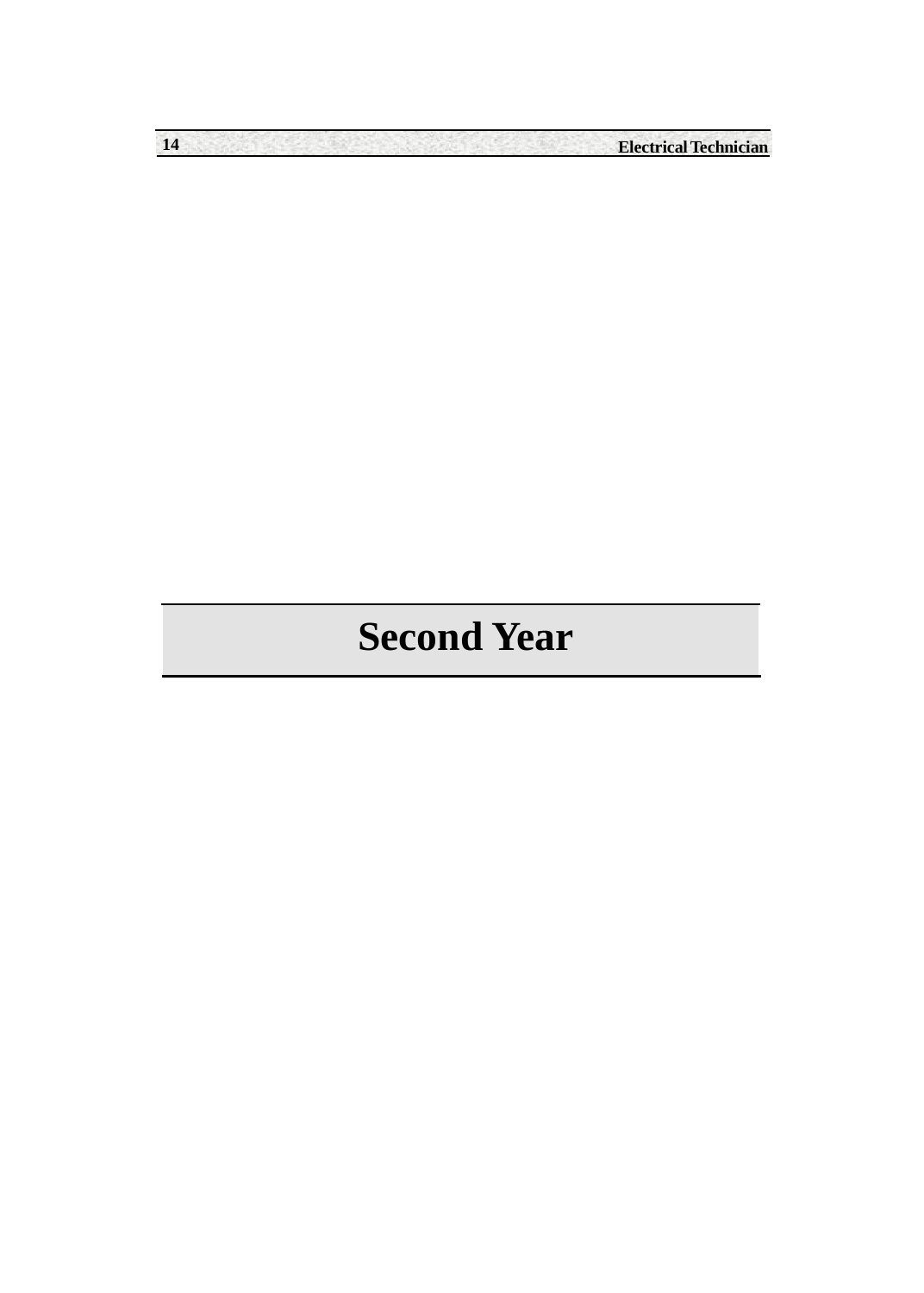### **Second Year** (P.C. 313/71)

# **Subject : Electrical Machines Lab**

#### **Paper - I**

**Time : 3 Hours Max. Marks : 50** 

#### **Section - I** 1 x 40 = 40 Marks

- 1. Identify the terminals of given DC shunt machine and measure the resistance of Armature and Field windings by multimeter/ohm meter (Aim, Tools and Materials, Circuit Diagrams, Procedure, Observations and Precautions).
- 2. Identify the terminals of given DC compound machine and measure the resistance of Armature and Field windings by multimeter/ ohm meter (Aim, Tools and Materials, Circuit Diagrams, Procedure, Observations and Precautions).
- 3. Connect, start the given DC shunt motor with 3-point starter (Aim, Tools and Materials, Circuit Diagrams, Procedure, Observations and Precautions).
- 4. Connect, start the given DC shunt motor 4-point starter. (Aim, Tools and Materials, Circuit Diagrams, Procedure, Observations and Precautions).
- 5. Identify the terminals of given 3-ph induction motor. (Aim, Tools and Materials, Circuit Diagrams, Procedure, Observations and Precautions).
- 6. Connect, start the given 3-ph induction motor with DOL starter/star delta starter. (Aim, Tools and Materials, Circuit Diagrams, Procedure, Observations and Precautions).
- 7. Connect, start the given 3-ph induction motor with Star delta starter. (Aim, Tools and Materials, Circuit Diagrams, Procedure, Observations and Precautions).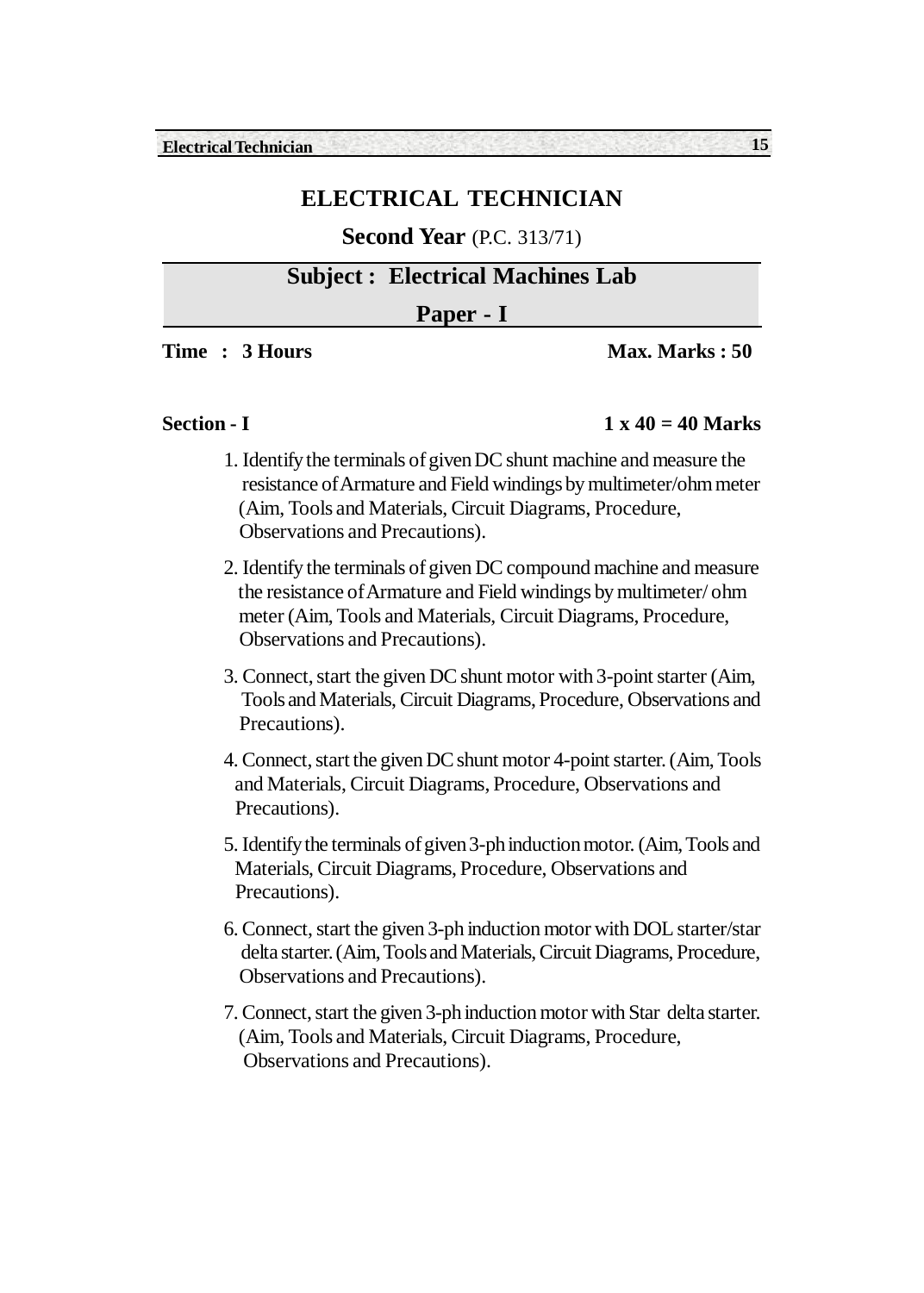| 8. Connect, start the given 1-ph capacitor start induction motor with |
|-----------------------------------------------------------------------|
| motor switch. (Aim, Tools and Materials, Circuit Diagrams,            |
| Procedure, Observations and Precautions).                             |

- 9. Connect, start the given 1-ph shaded pole motor with motor switch (Aim, Tools and Materials, Circuit Diagrams, Procedure, Observations and Precautions).
- 10. Connect, start and run the Universal motor measure the speed with Tacho meter (Aim, Tools and Materials, Circuit Diagrams, Procedure, Observations and Precautions).
- 11. Connect a 1-ph induction motor and observe the effect of addition of capacitor (Improvement of power factor). (Aim, Tools and Materials, Circuit Diagrams, Procedure, Observations and Precautions).
- 12. Measure the power in RLC circuit (Consider capacitor type induction motor as load). (Aim, Tools and Materials, Circuit Diagrams, Procedure, Observations and Precautions).
- 13. Observe the Currents and Voltages in 3-ph induction motor in each phase and line (Measurement of voltages and currents in 3-ph circuit/start-Delta load). (Aim, Tools and Materials, Circuit Diagrams, Procedure, Observations and Precautions).
- 14. Study the relation of voltage components of RLC series circuit. (Aim, Tools and Materials, Circuit Diagrams, Procedure, Observations and Precautions).

#### **Section - II**

Record **5 Marks** Viva **5 Marks**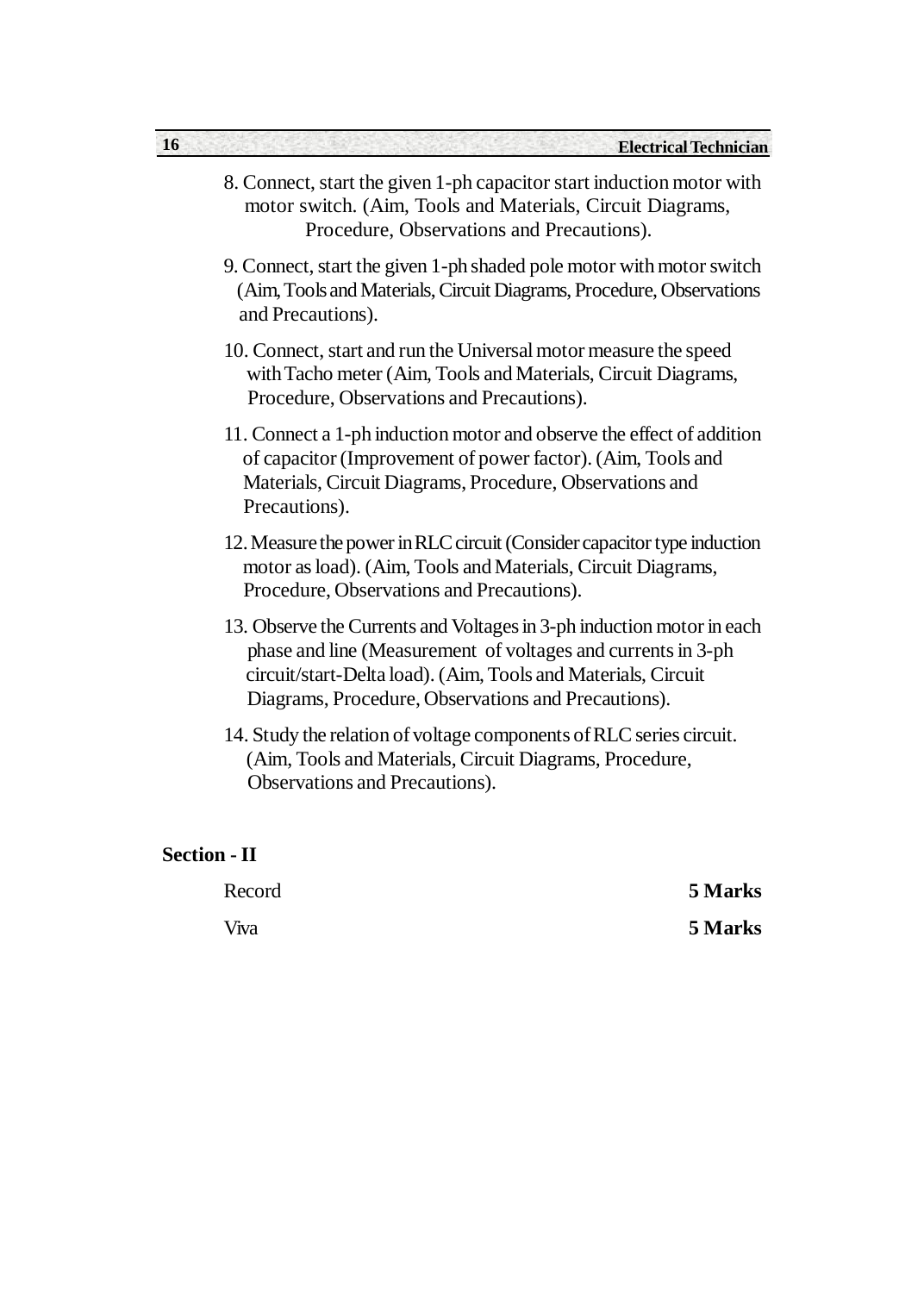**Electrical Technician 17**

# **ELECTRICAL TECHNICIAN**

#### **Second Year**

#### **MODEL QUESTION PAPER**

#### **Subject : Electrical Machines Lab**

| г<br>., |  |
|---------|--|
|---------|--|

| <b>Time : 3 hours</b> | Max. Marks: 50 |
|-----------------------|----------------|
|-----------------------|----------------|

#### **Section - I** 1 x 40 = 40 Marks

3. Connect, start the given DC shunt motor with 3-point starter (Aim, Tools and Materials, Circuit Diagrams, Procedure, Observations and Precautions).

### **Section - II**

| Record | 5 Marks |
|--------|---------|
| Viva   | 5 Marks |

**Note :** The serial numbers of the questions mentioned in are the serial numbers in question bank. In practical examination only the serial number of the questions will given, the examiner shall decode it with question bank and give the questions.

\* A batch of Students will be alloted four or five different questions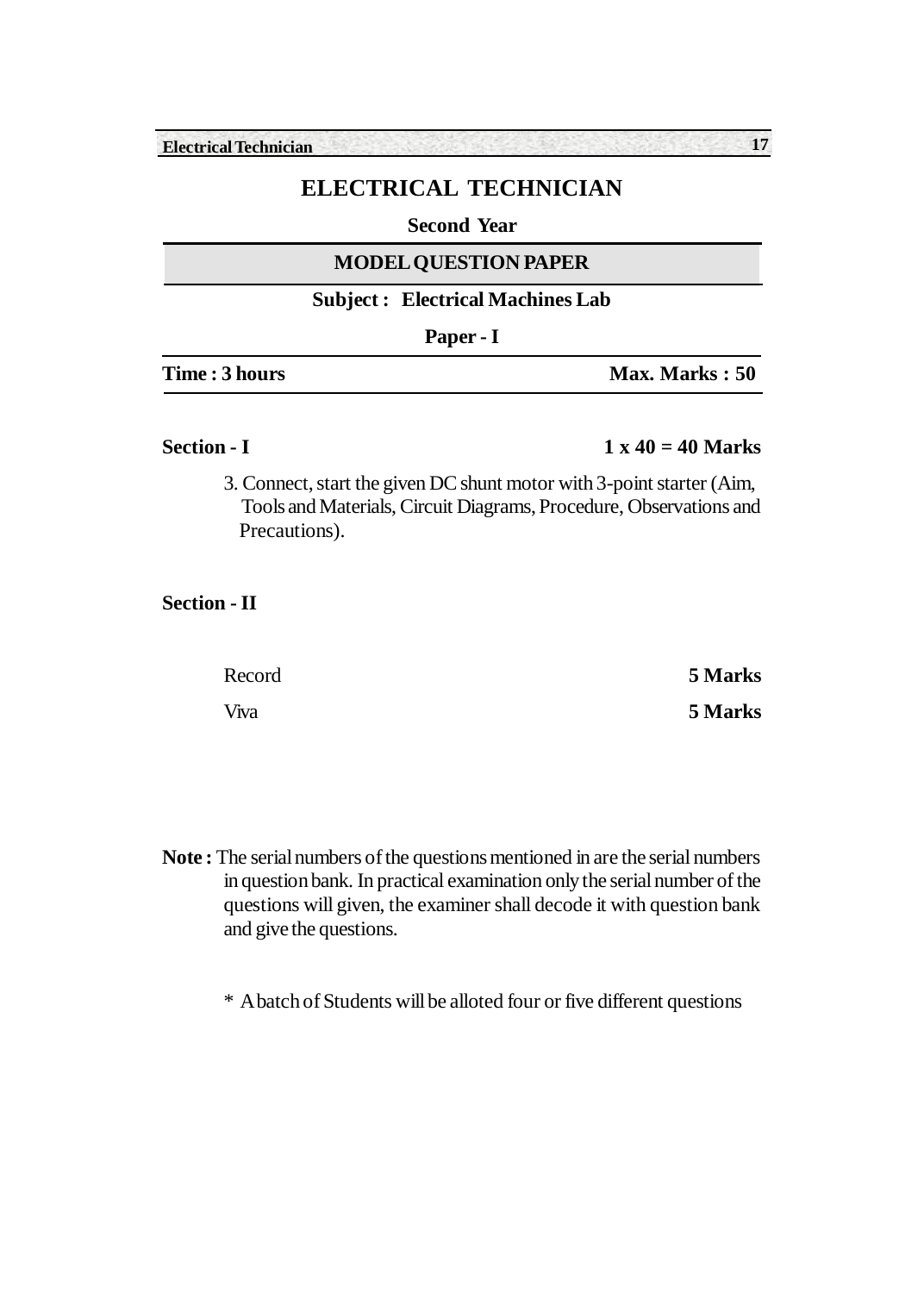### **Second Year**

#### **PRACTICAL SCHEME OF VALUATION**

# **Subject : Electrical Machines Lab**

| r<br>Π |  |
|--------|--|
|--------|--|

| <b>Time : 3 hours</b>                | Max. Marks: 50           |          |  |
|--------------------------------------|--------------------------|----------|--|
| <b>Section I</b>                     | $1 \times 40 = 40$ Marks |          |  |
| Aim, Tools, Materials and Equipments |                          | 5 Marks  |  |
| Circuit diagram                      |                          | 5 Marks  |  |
| Order of performing the experiment   | $\ddot{\cdot}$           | 8 Marks  |  |
| Handling of tools                    |                          | 5 Marks  |  |
| Utilization of materials             |                          | 5 Marks  |  |
| Procedure                            |                          | 5 Marks  |  |
| Precautions                          |                          | 2 Marks. |  |
| Result/Appearance/Presentation       |                          | 5 Marks  |  |
| <b>Section II</b>                    |                          |          |  |
| Record                               |                          | 5 Marks  |  |
| Viva                                 |                          | 5 Marks  |  |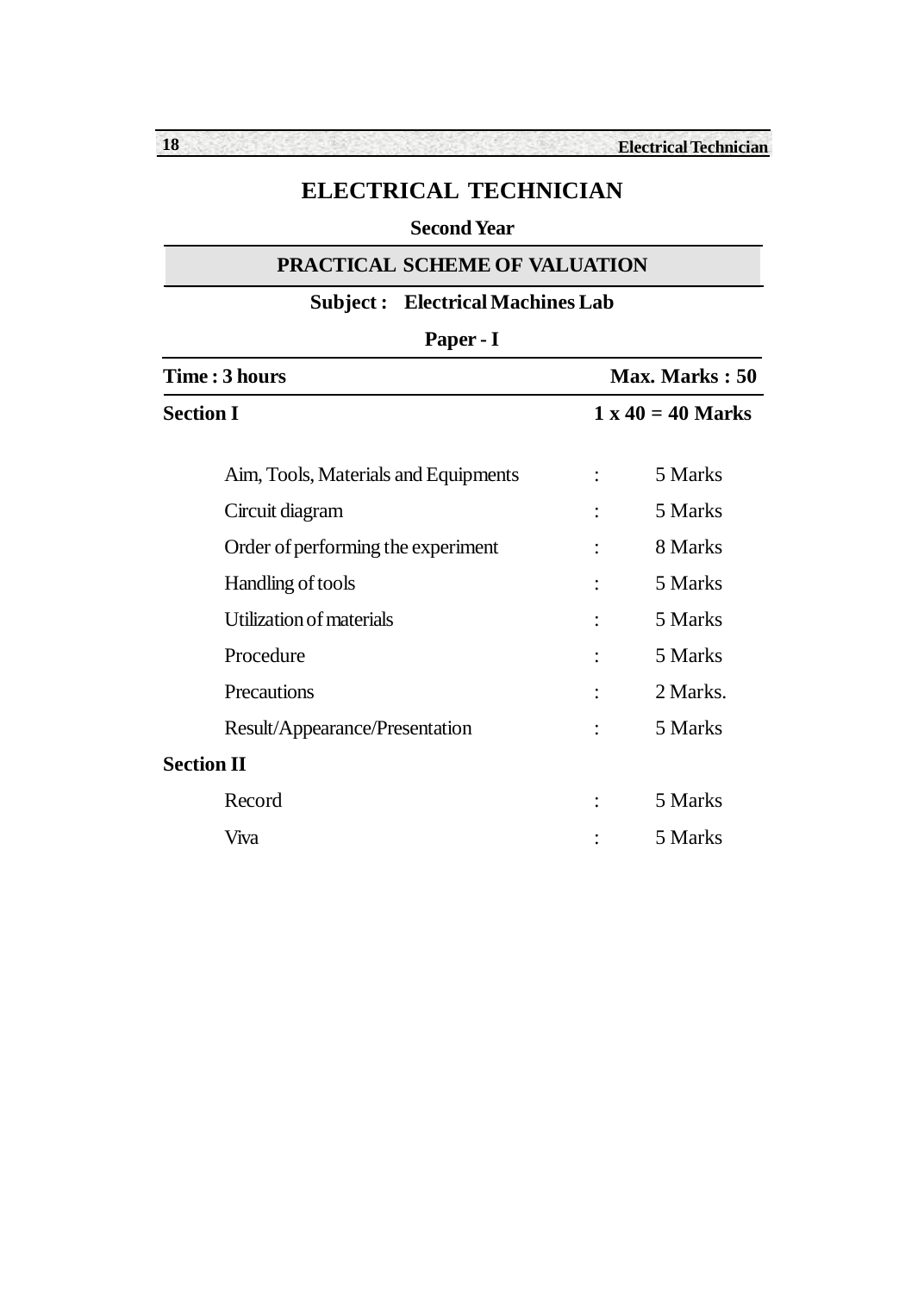# **Second Year** (P.C. 313/72)

### **Subject : Domestic Appliances Lab**

#### **Paper - II**

**Time : 3 Hours Max. Marks : 50** 

# **Section - I** 1 x 40 = 40 Marks

- 1. Test locate the rectify fault in given Electric room heater.
- 2. Dismantle replace the heating element in given Ordinary electriciron.
- 3. Test, locate and rectify fault in given Automatic electric iron.
- 4. Dismantle and replace the heating element given Electric stove.
- 5. Test the given Immersion water heater and replace the power cord.
- 6. Dismantle, re-assemble and identify parts in given Electric geyser.
- 7. Locate the fault in given Electric kettle.
- 8. Dismantle and change armature of given Electric Table fan.
- 9. Dismantle and change armature of given Electric ceiling fan.
- 10. Dismantle re-assemble the Electric room cooler.
- 11. Test and rectify the fault given Voltage stabilizer.
- 12. Test and rectify the fault given Emergency light.
- 13. Identify the fault and make proper connections and Fluorescent lamp.
- 14.Test and given table fan and make suitable rewinding for armature.

#### **Section - II**

| Record | 5 Marks |
|--------|---------|
| Viva   | 5 Marks |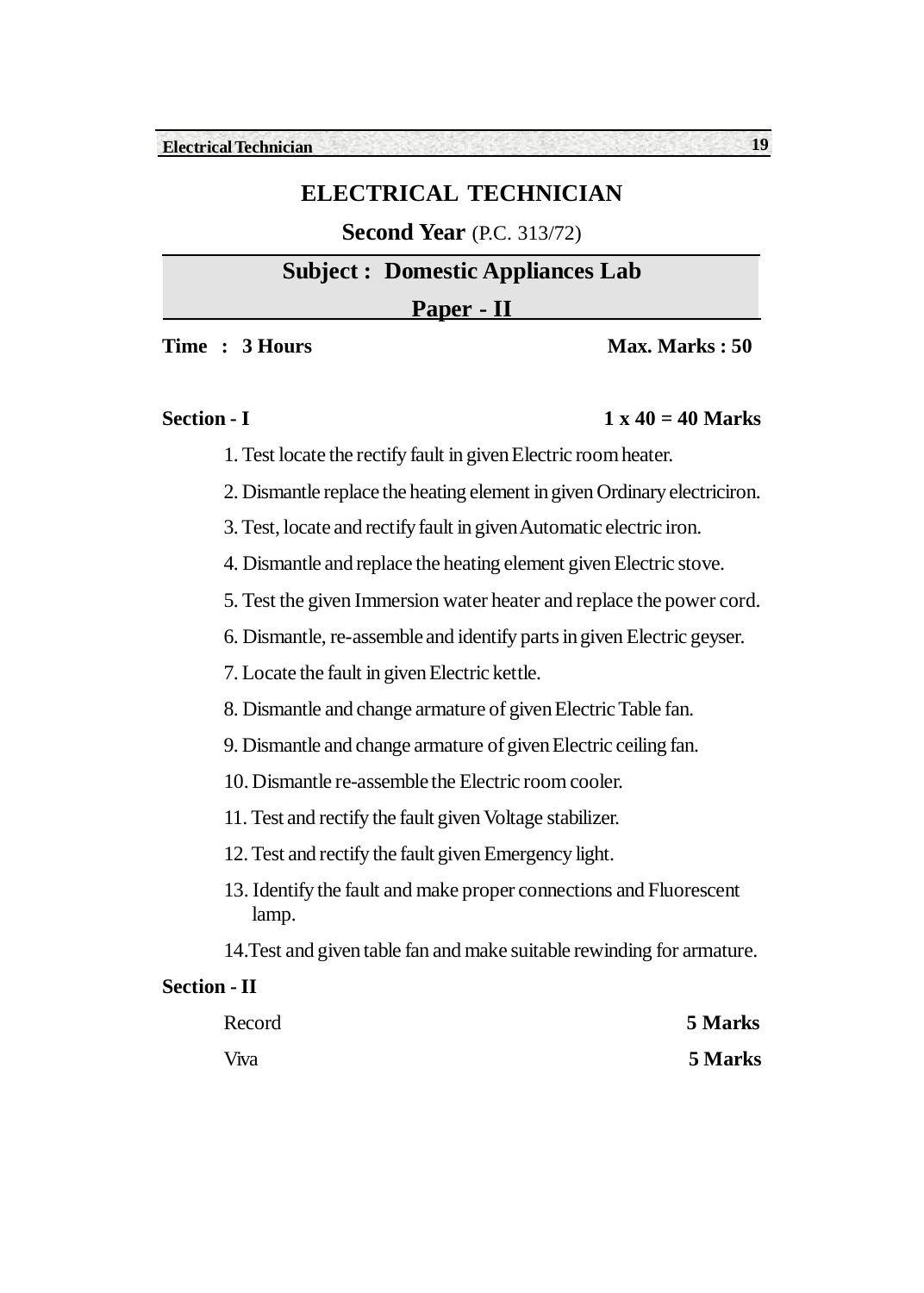#### **Second Year**

#### **MODEL QUESTION PAPER**

### **Subject : Domestic Appliances Lab**

| YΡ<br>n<br>÷ |  |
|--------------|--|
|--------------|--|

| <b>Time : 3 hours</b> | Max. Marks: 50 |
|-----------------------|----------------|
|                       |                |

#### **Section - I** 1 x 40 = 40 Marks

13. Identify the fault and make proper connections and Fluorescent lamp.

#### **Section - II**

| Record | 5 Marks |
|--------|---------|
| Viva   | 5 Marks |

**Note :** The serial numbers of the questions mentioned in are the serial numbers in question bank. In practical examination only the serial number of the questions will given, the examiner shall decode it with question bank and give the questions.

\* A batch of Students will be alloted four or five different questions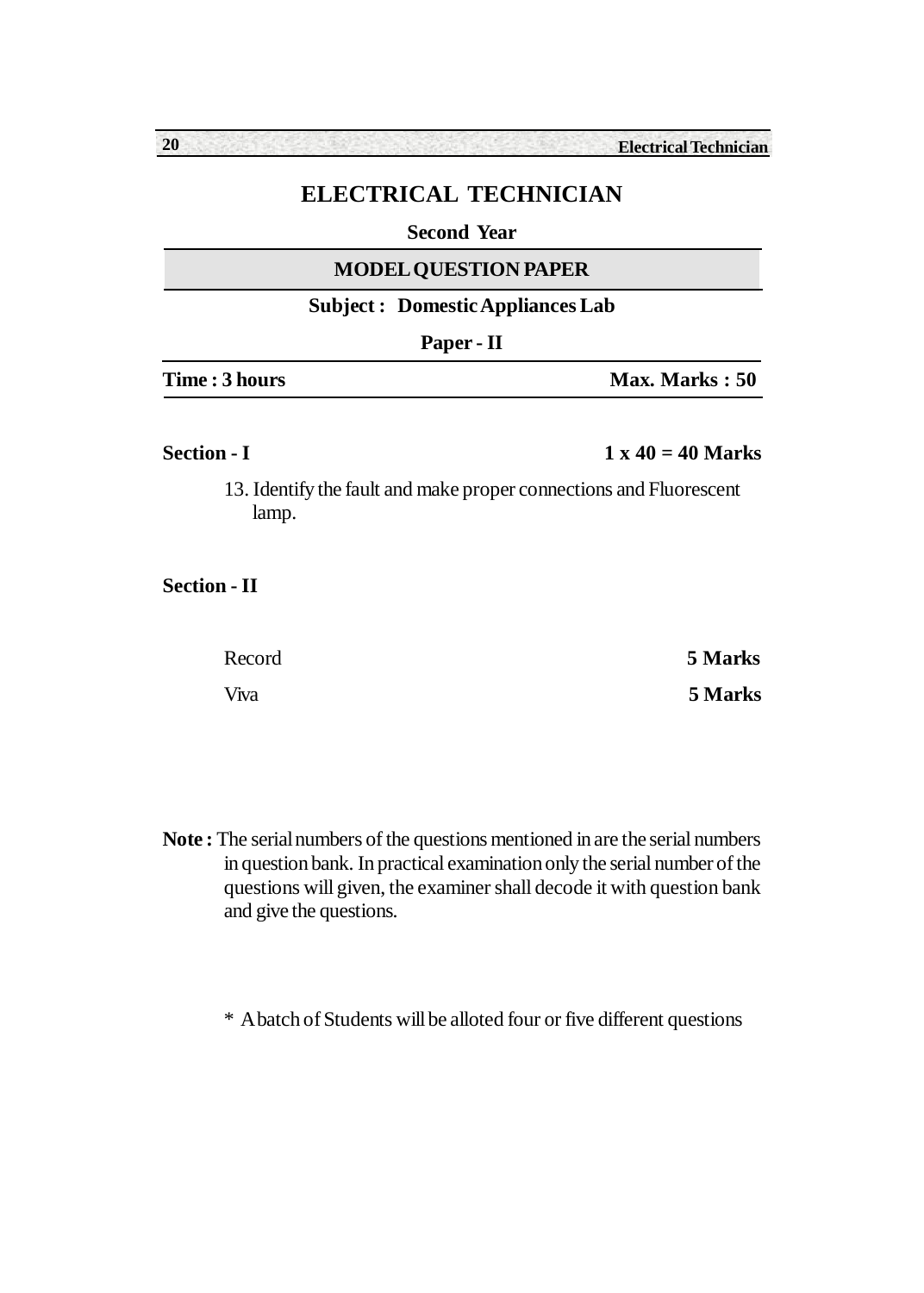# **Second Year**

#### **PRACTICAL SCHEME OF VALUATION**

# **Subject : Domestic Appliances Lab**

| Paper - II                           |                |         |  |
|--------------------------------------|----------------|---------|--|
| Time : 3 hours                       | Max. Marks: 50 |         |  |
| <b>Section I</b>                     |                |         |  |
| Aim, Tools, Materials and Equipments |                | 5 Marks |  |
| Circuit diagram                      |                | 5 Marks |  |
| Order of performing the experiment   | $\ddot{\cdot}$ | 8 Marks |  |
| Handling of tools                    |                | 5 Marks |  |
| Utilization of materials             |                | 5 Marks |  |
| Procedure                            |                | 5 Marks |  |
| Precautions                          |                | 2 Marks |  |
| Result/Appearance/Presentation       |                | 5 Marks |  |
| <b>Section II</b>                    |                |         |  |
| Record                               |                | 5 Marks |  |
| Viva                                 |                | 5 Marks |  |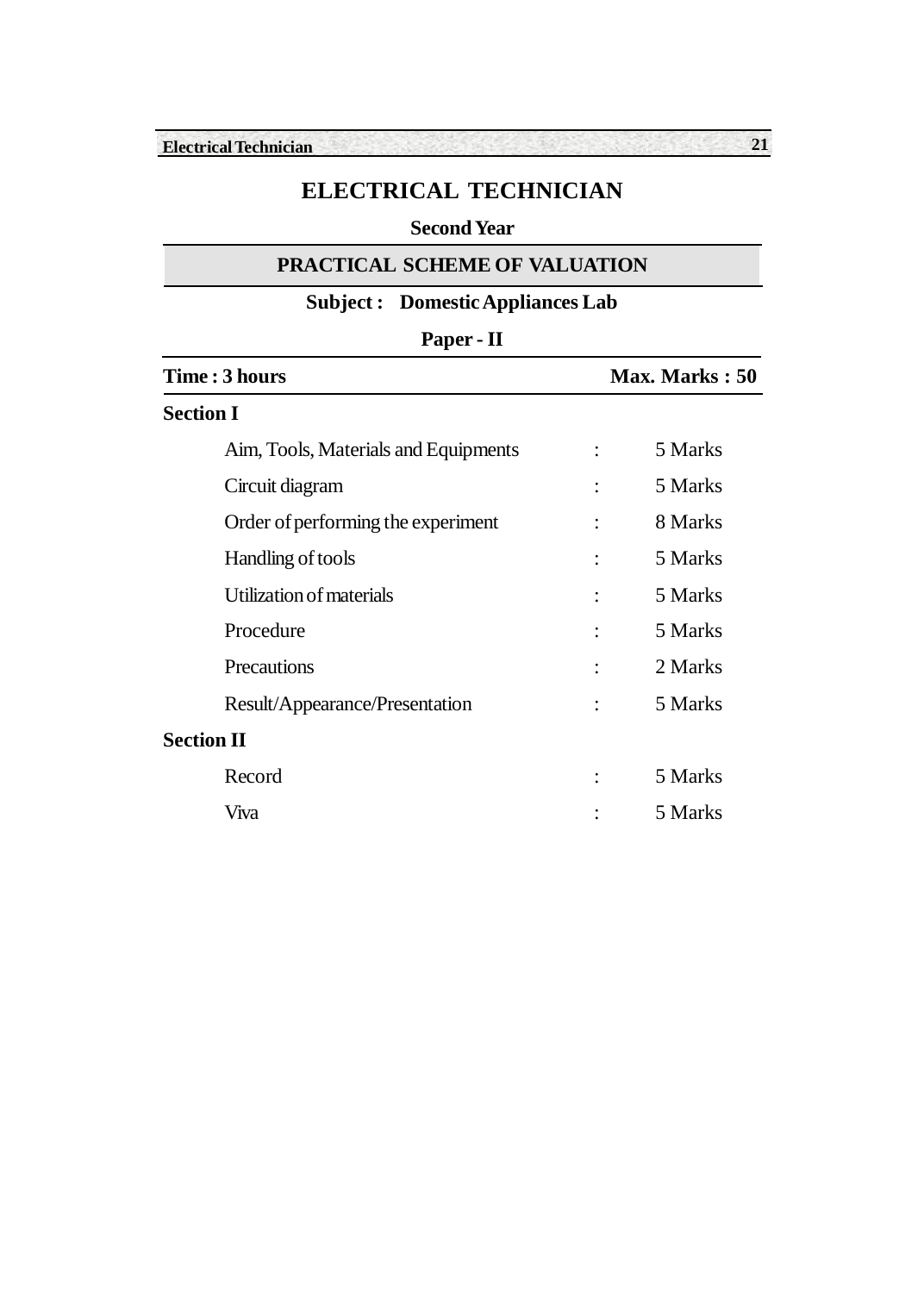**Second Year** (P.C. 313/73)

**Subject : Electrical Estimating and Utilization Lab**

### **Paper - III**

#### **Time : 3 Hours Max. Marks : 50**

**Section - I** 1 x 40 = 40 Marks

|                                               | $1.41 \text{ T}$ |  |
|-----------------------------------------------|------------------|--|
|                                               |                  |  |
| ections of 1-ph service mains, main board and |                  |  |

- 1. Making conne distribution board (FOUR SUB CIRCUITS).
- 2. Making connections of 3-ph service mains, main board and distribution board (SIX SUB CIRCUITS).
- 3. Taking the measurement of college block and preparation of wiring layout.
- 4. Install a surface conduit wiring in a model building/class room, make the list materials.
- 5. Preparation of an estimate in standard proforma for installing 5-ph motor in a small work shop.
- 6. Preparation of estimate for main board, distribution board and motor and control panel for controlling of TWO 1-ph motors.
- 7. Preparation of estimate for main board, distribution board and motor control panel for controlling of a 1-ph motor and a 3-ph motor.
- 8. Prepare a detailed estimate to install a 3-ph, 5-wire OH distribution line along with street lights for 2-km length.
- 9. Prepare a single line diagram of for a model colony/village along with a making of transformer.
- 10. Preparation of detailed list of materials and accessories of plinth/ pole mounted transformer.
- 11. Prepare a detailed estimate for installation of PA system in college ground.
- 12. Test the allotted wiring installation.

#### **Section - II**

| Record       | 5 Marks |
|--------------|---------|
| <b>V</b> iva | 5 Marks |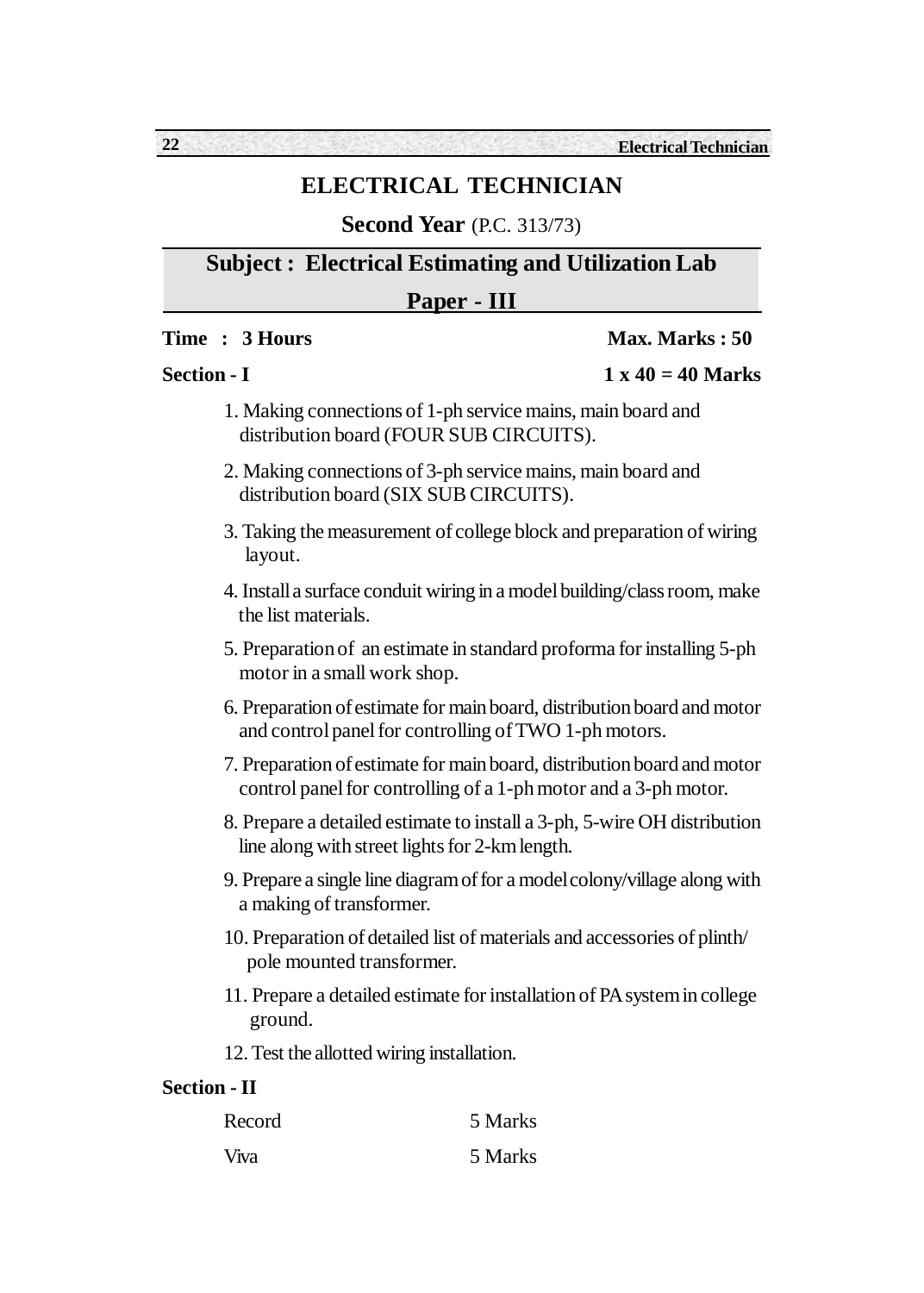#### **Second Year**

#### **MODEL QUESTION PAPER**

#### **Subject : Electrical Estimating and Utilization Lab**

|               | Paper - III |                |
|---------------|-------------|----------------|
| Time: 3 hours |             | Max. Marks: 50 |

#### **Section - I** 1 x 40 = 40 Marks

6. Preparation of estimate for main board, distribution board and motor and control panel for controlling of TWO 1-ph motors.

#### **Section - II**

| Record | 5 Marks |
|--------|---------|
| Viva   | 5 Marks |

**Note :** The serial numbers of the questions mentioned in are the serial numbers in question bank. In practical examination only the serial number of the questions will given, the examiner shall decode it with question bank and give the questions.

\* A batch of Students will be alloted four or five different questions